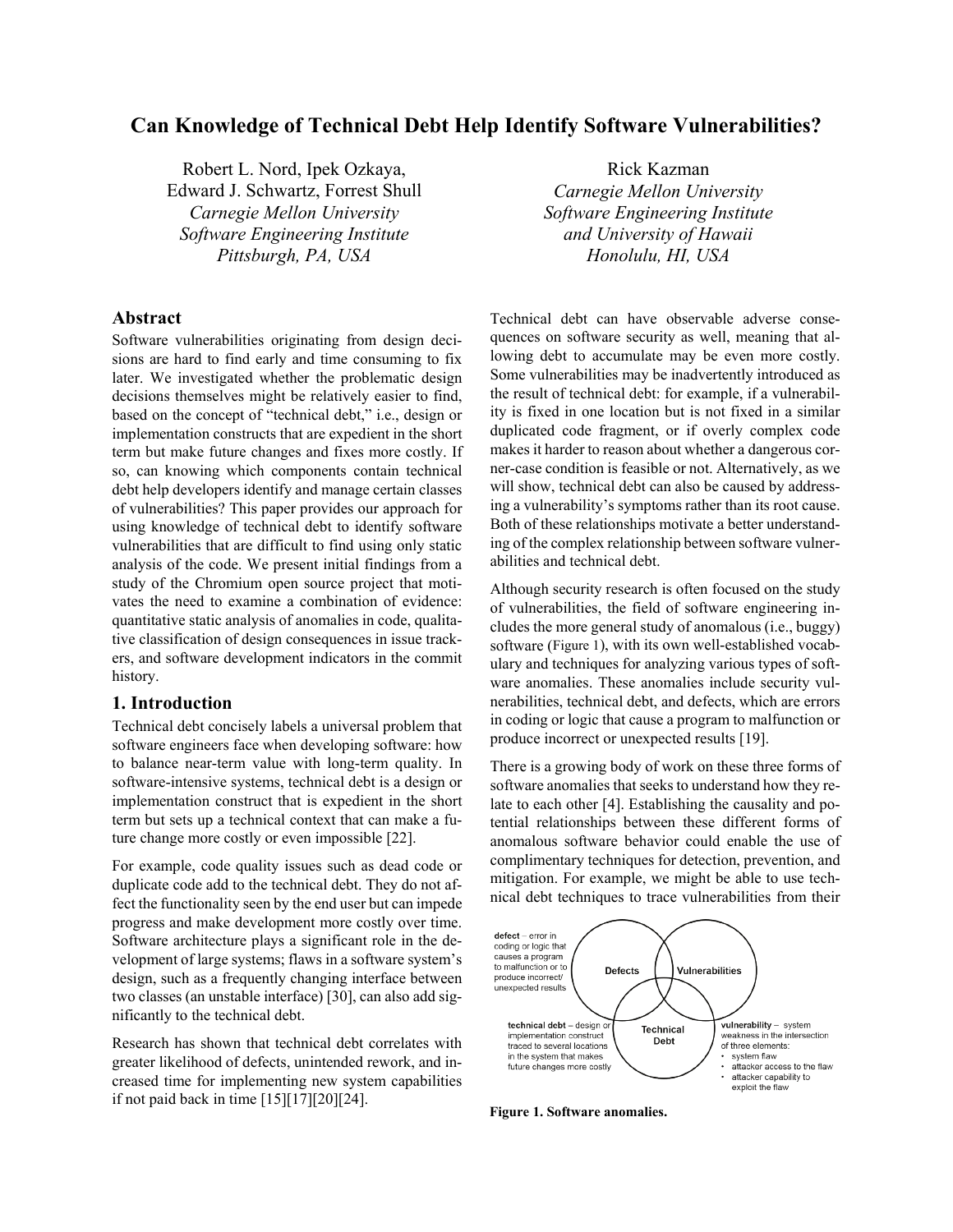symptoms (i.e., crashes or memory corruption) to their root cause, or to discover design flaws that are indicative of certain classes of vulnerabilities.

In this paper, we study the relationship between software vulnerabilities and technical debt to address the following question: Are software components with accrued technical debt more likely to be vulnerability-prone?

To answer this research question, we must examine a system's technical debt and software vulnerability history. In this paper, we present our experimental approach and preliminary analysis. We also reflect on the lessons learned with respect to experimentation, measurement, and data sources, using Release 17.0.963.46 of the Chromium open source project as an experimental test bed. We data mined the textual comments from the developers in the issue tracker, applied static analysis to the code, and extracted development data such as churn from the commit histories to find evidence of technical debt and vulnerabilities. A summary of our preliminary findings includes the following:

**Finding 1:** When they address security issues, software developers use technical debt concepts to discuss design limitations and their consequences on future work.

Finding 2: Correlations between vulnerabilities and technical debt indicators warrant further research.

**Finding 3:** One time-consuming relationship between vulnerabilities and technical debt is tracing a vulnerability to its root cause when it is the result of technical debt.

While these findings may corroborate the opinions of many developers, the contribution of this paper is to provide hard evidence in support of them. The rest of the paper describes our approach and initial findings, including threats to validity and an overview of our next steps.

## **2. Related Work**

Existing approaches for finding anomalies in software focus on different ways of abstracting artifacts of software development and different scales of analysis.

There are many forms of automated vulnerability discovery, including dynamic analysis [\[1\]\[8\]](#page-6-0)[\[26\]\[29\]](#page-7-5) and static analysis [5[\]\[6\]](#page-6-1) tools. However, these tools have scalability limitations that manifest themselves in different ways. Dynamic analyses tend to attain poor coverage in larger systems and result in identifying only a subset of vulnerabilities. In contrast, static analysis systems usually over-approximate, which can result in an unmanageable number of false positives for large systems. There is also increasing focus on understanding the design and architectural sources of security issues in general [18] [\[25\]](#page-7-6)[\[28\].](#page-7-7)

Research has shown mixed results at finding relationships between traditional defects and software vulnerabilities or common techniques for detecting both defects and vulnerabilities [\[7\]\[12\]](#page-7-8)[\[27\].](#page-7-9) Increasingly, software development organizations are finding that a large number of vulnerabilities arise from design weaknesses and not from coding problems. MITRE released its list of 25 most dangerous software errors in 2011, and approximately 75 percent of these errors represented design weaknesses.

Static analysis of code quality has been used to analyze design issues [\[17\]\[21\].](#page-7-10) Recent progress demonstrates that identifying design patterns or anti-patterns (i.e., abstractions that capture descriptions of how classes are designed or interact with one another, such as god classes, unstable interfaces, cycles between classes) can help developers locate and manage defects [\[20\]\[23\].](#page-7-3) However, this is in contrast to the effectiveness of lower-level measures of design properties (e.g., average depth of inheritance trees). An analysis of Microsoft data showed that design measures such as Max FanIn/FanOut, Max InheritanceDepth, or Max ClassCoupling exhibited fairly low correlations with vulnerabilities [\[31\].](#page-7-11)

When applied strategically and managed well, technical debt shows promise in accelerating design exploration and yields short-term market benefits. However, results of recent empirical research demonstrate that allowing design-related issues to accumulate into technical debt can result in unanticipated side effects when these issues are not remedied early [\[14\]\[22\]](#page-7-12)[\[24\].](#page-7-13)

While this related work has produced results relevant to analyzing software anomalies, challenges remain in timely detection and resolution. This research focuses on the relationship of technical debt and software vulnerabilities to increase our understanding of this area in the space of software anomalies, bringing to bear knowledge of design and architecture abstractions.

## **3. Approach**

To understand whether software components with accrued technical debt are more likely to be vulnerabilityprone, we need to take into account data from multiple sources: quantitative static analysis of anomalies (faults, vulnerabilities, design flaws) in code, qualitative classification of design consequences in issue trackers, and software development indicators in the commit history.

#### **3.1. Technical Approach**

Our technical approach is as follows:

- 1. Identify software vulnerabilities.
	- a. Enumerate issues in the Chromium issue tracker [\[9\]](#page-7-14) that have the security label.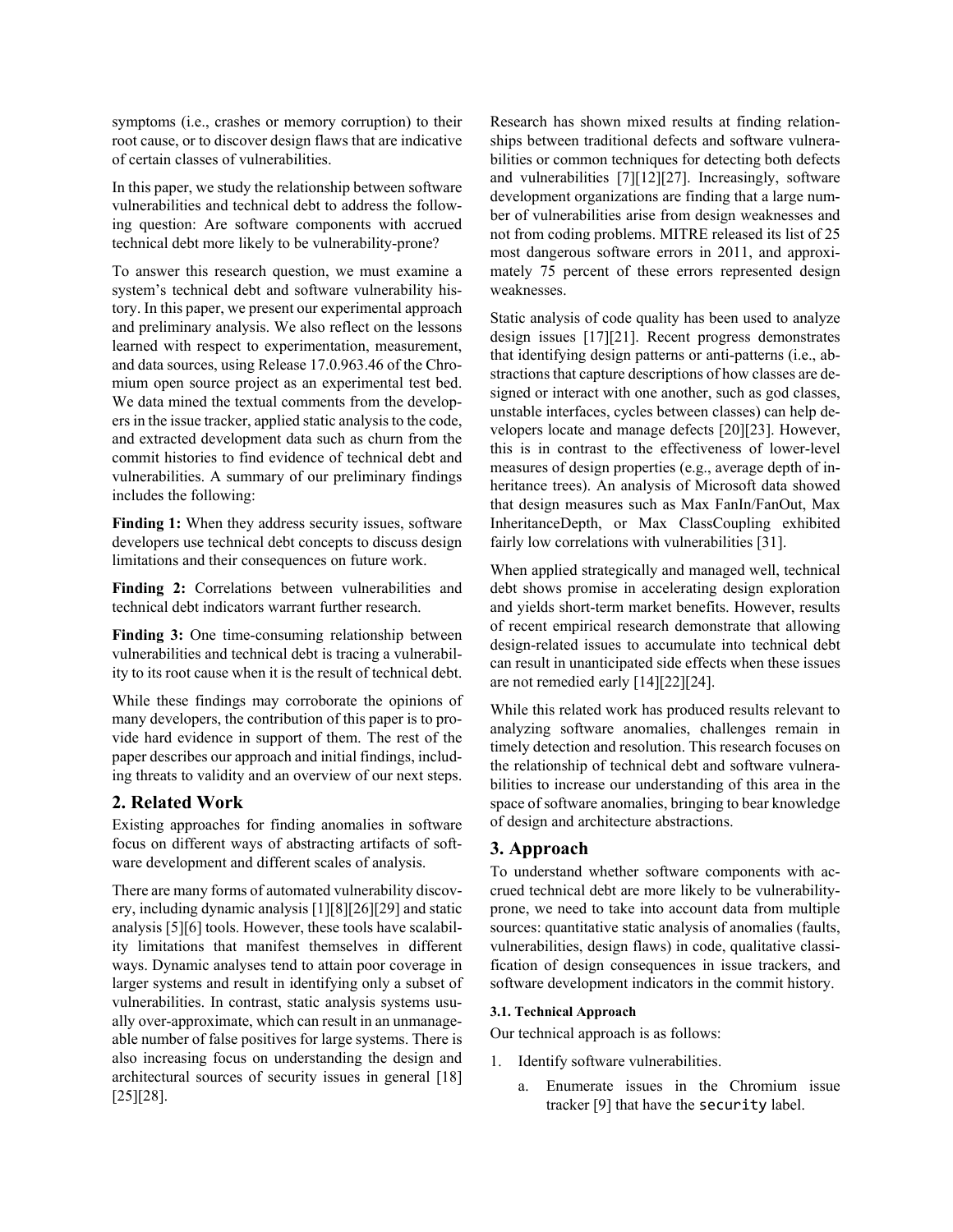- b. Classify each issue in terms of its Common Weakness Enumeration (CWE) using the issue's description, comments, metadata, and patch.
- c. For each issue, identify the set of files changed by commits that reference the issue.
- 2. Identify technical debt.
	- a. Classify issues for technical debt.
	- b. Classify the type of design problem and rework based on the issue description, comments, and metadata.
	- c. Detect design flaws that co-exist in the same files changed to fix the issues labeled security.
- 3. Model the relationships between technical debt issues and vulnerabilities in the common artifacts they represent (code files, issues, commits).
	- a. Extract concepts related to vulnerability types.
	- b. Test whether technical debt indicators (e.g., number and type of design flaws, number of traditional bugs, number of bugs labeled security, and the lines of code that change to fix a bug) correlate with the number of vulnerabilities reported.
	- c. Manually investigate how selected vulnerabilities are influenced by the correlated technical debt indicators.

We will show how design knowledge can help identify other related issues and files so that developers can more efficiently diagnose the root cause of vulnerabilities and provide a long-term fix.

#### **3.2. Prioritizing Security Issues**

The results of the analysis are meant to support better decision making by assisting in locating the design roots of vulnerabilities. Thus we are also interested in the question: If we can validate that software components with accrued technical debt are more likely to be vulnerability-prone, then can we use this information to assign priorities to vulnerabilities?

The Chromium project (and many others) attempts to fix all outstanding security issues, but there are often many security issues open at a time. Chromium developers are accustomed to setting a priority based on a number of factors, such as the potential damage if the issue is exploited and whether the issue is known to the broader public.

Setting the priority of each issue is not trivial, however, because the symptoms of a security issue may not give insight into the root cause. Unfortunately, finding the root cause can often be the most time-intensive part of resolving an issue. We envision developers supplementing their review of the issue backlog with this information about design implications to prioritize their work assignments and diagnose the problem.

## **4. Classification Results**

We are working with a data set from the Chromium open source project [\[2\]\[10\]](#page-6-2)[\[11\].](#page-7-15) This is a complex web-based application that operates on sensitive information and allows untrusted input from both web clients and servers. We use it as a representative test bed of typical technical debt issues and types of vulnerabilities. The Chromium open source project released Version 17.0.963.46 (referred to as Chromium 17 from here on) on February 8, 2012. This release contained 18,730 files. From February 1, 2010, to February 8, 2012, there were 14,119 bug issues reported as fixed [\[9\].](#page-7-14)

### **4.1. Identify Software Vulnerabilities**

To identify vulnerabilities, we used the issues labeled security. Using the Chromium project's issue tracker [\[9\],](#page-7-14) we identified 79 software vulnerability issues, which were related to 289 files in which we detected design flaws (described in the next section). An issue labeled security may have a well-identified security bug, such as a null pointer exception. Such an issue may not represent technical debt but could simply be an implementation oversight. On the other hand, some issues may manifest themselves with multiple symptoms. This can hint that technical debt contributed to the vulnerability.

## **4.2. Identify Technical Debt**

We apply a classification approach to classify issues as either related to technical debt or not, and we classify source code files as containing debt if they have design flaws (e.g., unstable interface, API mismatch, and package and class cycles) [\[30\].](#page-7-1)

To classify issues, we applied a classification approach that we developed to analyze a project issue repository and tag issues as technical debt based on developer discussions of design limitations and accumulating rework. Experts apply unspoken heuristics when determining whether an issue represents technical debt. Our goal in developing the technical debt classification was to capture their expertise and allow repeatable classification of issues [4]. Multiple researchers applied this classification to the 79 security issues to determine whether some of the security issues also carry technical debt.

To classify source code files, we used the results of a study that analyzed Chromium 17 and reported 289 files associated with design flaws that can be detected in the code. The approach analyzes a project's repositories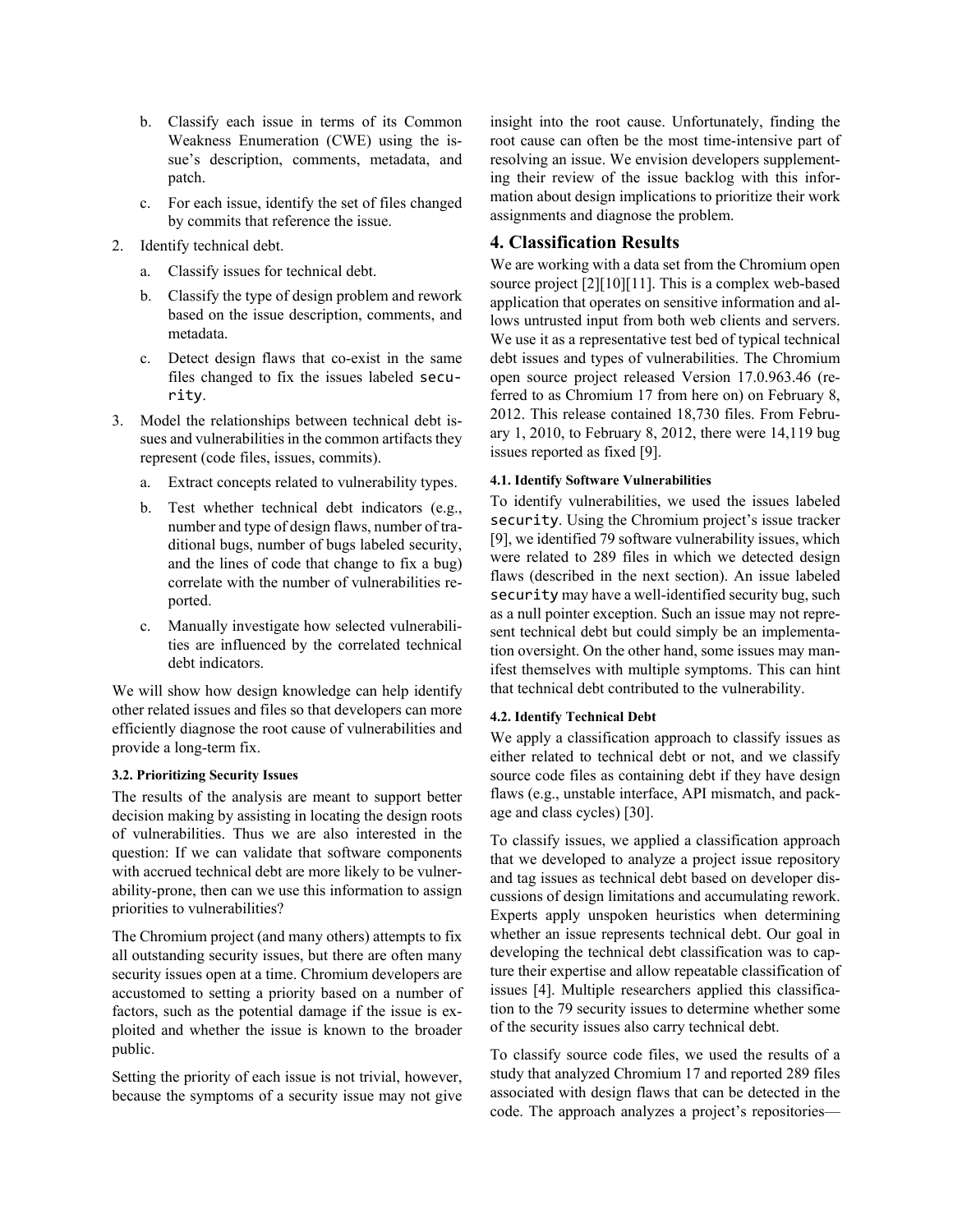its code and its revisions—to calculate a model of the design as a set of design rule spaces (DRSpaces) [\[30\].](#page-7-1) These DRSpaces are automatically analyzed for design flaws that violate proper design principles.

Four types of design flaws can be identified from the DRSpace analysis: modularity violation, unstable interface, clique, and improper inheritance. A modularity violation occurs when files with no structural relation frequently change together. This suggests that those files share some secret or knowledge and that information has not been encapsulated or modularized. An unstable interface occurs when there is an important class or interface that many other files depend on, and this class is buggy and changes frequently, requiring its "followers" to also change. Clique refers to a cross-module cycle that prevents groups of modules from being independent of each other. Improper inheritance occurs when the parent class depends on the child or when another file depends on both a parent and its child class. We consider these flaws as indicators of technical debt.

#### **4.3. Design Flaws and Technical Debt Classified as Vulnerability Issues**

[Table 1](#page-3-0) shows the combined results of our classification of the issues based on security labels, technical debt categories, and design flaws in the related code.

We manually classified 15 issues as technical debt for which the DRSpace analysis also found evidence of design flaws. In their discussion of the issue, developers demonstrated that they were aware of design problems and longer-term consequences related to these issues. These are the hard problems that take significant time to diagnose. It makes sense to prioritize these from a risk perspective since work is likely to accumulate over time if a fix is delayed.

Static analysis found no design flaws in 6 issues that we tagged as technical debt. If we only ran static analysis to detect these anomalies, these issues would be missed (representing the false negatives). Thus it appears that we need to supplement static analysis with human-based knowledge of design limitations. Running tools first can focus the attention of the experts (who are a limited resource) to parts of the problem not already addressed by the tools.

<span id="page-3-0"></span>**Table 1. Design flaws and issues classified as technical debt.**

|                       | <b>Classified Not TD</b> | <b>Classified TD</b> |  |
|-----------------------|--------------------------|----------------------|--|
| <b>No Design Flaw</b> |                          |                      |  |
| <b>Design Flaw</b>    | 50                       |                      |  |

We classified 8 issues as basic coding flaws, where static analysis reported no design flaws, and we tagged these issues as not containing technical debt. These are local problems that developers know how to fix based on the observed symptoms. The effort to fix such bugs does not accumulate extra work over time.

Static analysis found design flaws in 50 issues that we classified as not containing technical debt. Of these, 23 issues showed partial evidence of technical debt in the form of a design problem, but they lacked evidence of rework or additional accumulation for making a definitive diagnosis of technical debt. These could be areas where static analysis is too sensitive (representing falsepositive indicators for technical debt) or where the debt has not yet manifested itself. The other 27 were classified as bugs (incorrect functionality), indicating that the developers did not comment on an underlying design issue. If missed, the technical debt remains despite the local fix, and the problem is likely to surface again over time.

There is an opportunity here for making the design root cause visible to the developers to aid them in diagnosing and fixing the problem.

## **5. Preliminary Design Concept Analysis**

We have preliminary results from the third step of our approach, in which we extracted design concepts related to vulnerabilities, looked for overarching correlations, and manually examined security issues to assess the impact of the design root cause. We use Issue 10977: *Crash due to large negative number* as an example throughout this section to illustrate the data we analyzed to prioritize security issues from a design perspective. The manual inspection revealed that the issue description of this security issue contained technical debt concepts, and the DRSpace analysis also traced the issue back to design flaws in the code.

Getting to the root cause of an issue can lead us to find related vulnerabilities (traced to the same root) in the backlog of issues and prevent new symptoms from surfacing in duplicate vulnerability reports. The example in this section illustrates that such analysis necessitates using code, issue trackers, and commit history in concert.

#### **5.1. Vulnerability and Technical Debt Concepts**

Symptoms of software vulnerabilities are visible in the development artifacts. These symptoms may be visible to the user in the form of a bug, and the user can therefore provide information in the bug issue report. Or the symptoms may be visible only to developers via the results from a static analysis tool, crash trace, or automated checks such as Chromium's ClusterFuzz tool.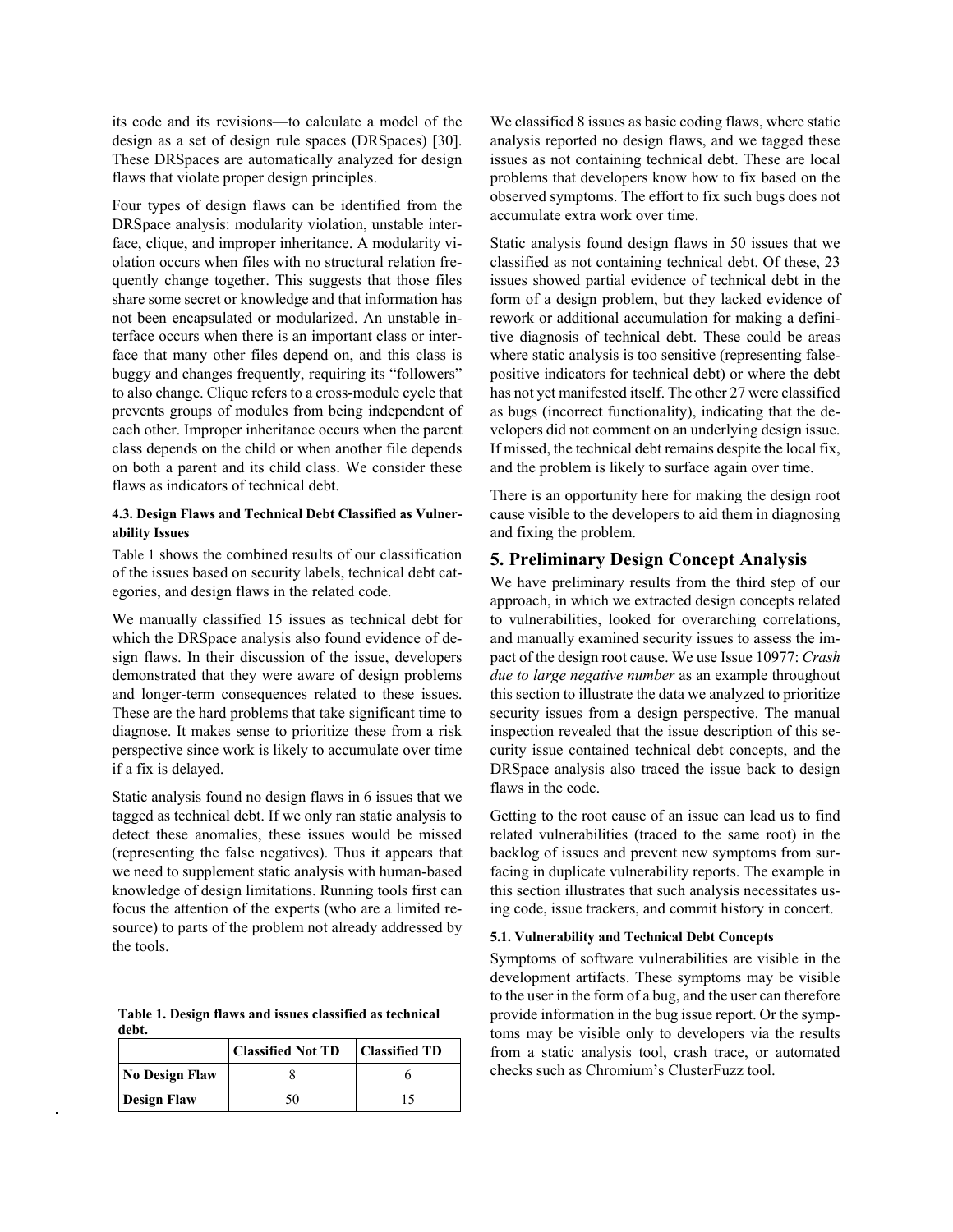[Table 2](#page-4-0) summarizes the vulnerabilities of those issues that also reported design problems from the 79 issues we classified, in the form of CWE categories [\[13\].](#page-7-16) Although the initial description in the problem report provides guidance on isolating the problem, we see developers discussing design problems related to overarching security and sustainability concerns as they seek to replicate the problem, arrive at a diagnosis, and provide a fix.

In our example, evidence of an integer overflow vulnerability can be traced to a design concern with external dependency. This is an occurrence of *CWE-703: Improper Check or Handling of Exceptional Conditions* in the *boundary conditions* group in [Table 2.](#page-4-0) There is also a discussion of the consequences of alternative solutions to motivate looking beyond the local fix to the root cause.

*"We could just fend off negative numbers near the crash site or we can dig deeper and find out how this -10000 is happening."*

*"If we patch it here, it will pop-up somewhere else later."*

Developers addressing security issues are using concepts related to technical debt (italicized):

| <b>Affinity</b>                    | <b>CWE</b>                                                                            | #Issues        |  |
|------------------------------------|---------------------------------------------------------------------------------------|----------------|--|
| interface                          | 200: Information Exposure                                                             | 1              |  |
| resource<br>arbitration            | 362: Concurrent Execution using<br>Shared Resource with Improper Syn-<br>chronization | $\mathcal{E}$  |  |
|                                    | 400: Uncontrolled Resource<br>Consumption                                             | 3              |  |
| invalid                            | 20: Improper Input Validation                                                         |                |  |
| result                             | 451: User Interface (UI) Misrepresen-<br>tation of Critical Information               | $\mathfrak{D}$ |  |
|                                    | 476: NULL Pointer Dereference                                                         | 1              |  |
|                                    | 704: Incorrect Type Conversion or<br>Cast                                             | 1              |  |
|                                    | 825: Expired Pointer Dereference                                                      | 1              |  |
| boundary                           | 125: Out-of-bounds Read                                                               |                |  |
| conditions                         | 703: Improper Check or Handling of<br><b>Exceptional Conditions</b>                   | 4              |  |
|                                    | 787: Out-of-bounds Write                                                              | $\mathfrak{D}$ |  |
| privilege                          | 250: Execution with Unnecessary<br>Privileges                                         | $\overline{c}$ |  |
| 269: Improper Privilege Management |                                                                                       | 1              |  |
|                                    | 285: Improper Authorization                                                           | 1              |  |

<span id="page-4-0"></span>**Table 2. Affinity groups of vulnerability types.**

- getting to the *root cause*
- understanding the *underlying design* issues
- recording symptoms where changes are taking *longer than usual* or problems are *reoccurring*
- predicting consequences for the *longer term*
- building evidence for a more *substantial fix*

In a few cases, developers are looking at technical debt holistically over its lifetime. They are aware of potential technical debt at the time a short-term fix is made, tracking changing priority (in relation to security severity over time), balancing available resources (by grouping related issues and moving to later milestones), and reusing previous investments in a fix (and justifying the investment where it is used multiple times).

**Finding:** Software developers use concepts related to technical debt—such as getting to the root cause, discussing consequences of immediate patches over the longer term, and building evidence for a more substantial fix—to address security issues.

#### **5.2. Technical Debt and Vulnerability Correlations**

Technical debt indicators include static code analysis measures such as number and type of design flaws, number of traditional bugs, number of bugs labeled security (security bugs), and the lines of code that change to fix a traditional bug or security bug (bug churn/security churn) observed during development.

[Table 3](#page-4-1) shows the results of a prior study that computed the Pearson correlation coefficient between design flaws and (1) number of bugs, (2) bug churn, (3) number of security bugs, and (4) security churn for the issues and files in the data set we studied [\[16\].](#page-7-17) The issues labeled security (security bugs) and the number of changes required in the corresponding files (security churn) show a correlation with design flaws.

Our further analysis shows that for three of the four types of design flaws (modularity violation, clique, and improper inheritance), files with vulnerabilities are more likely to have design flaws as well. The more types of design flaws a file is involved in, the higher the likelihood of it also having vulnerabilities. The rate is very low, however, in this exploratory data set. We are in the process of replicating the analysis as well as running the same approach through additional data sets.

<span id="page-4-1"></span>**Table 3. Pearson correlation coefficient between number of design flaws and number of bugs, bug churn, number of security bugs, and security churn.**

| <b>Bugs</b> |       |       | Bug Churn   Security Bugs   Security Churn |
|-------------|-------|-------|--------------------------------------------|
| 0.921       | 0.908 | 0.988 | 0.826                                      |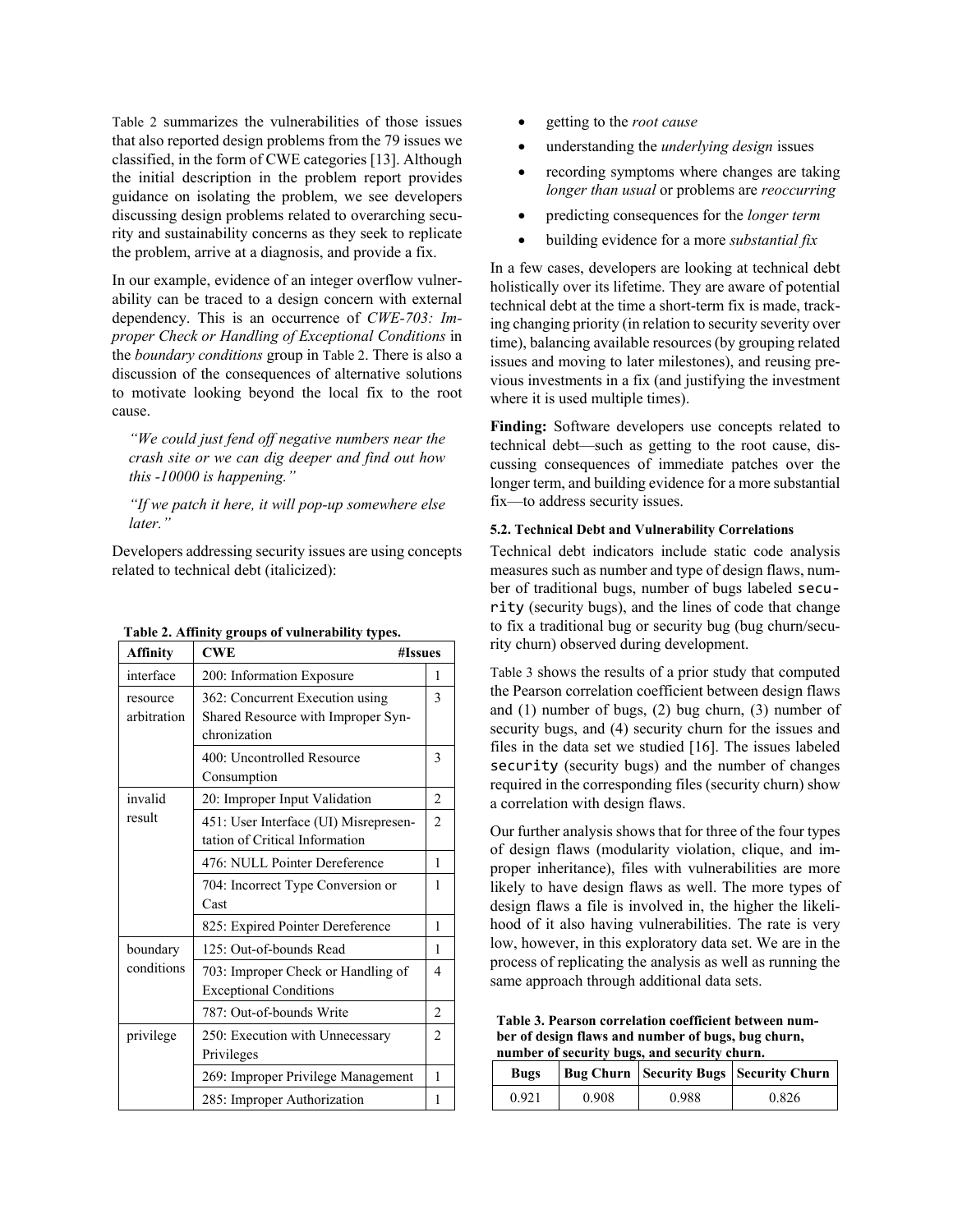**Finding:** We see evidence of correlations between vulnerabilities and technical debt indicators such as design flaws and code churn: the more types of design flaws a file is involved in, the higher the likelihood of it also having vulnerabilities; files with vulnerabilities also tend to have more code churn.

#### **5.3. How Vulnerability Analysis Is Influenced by Technical Debt**

Returning to our example of *crash due to large negative number,* we see from the developer comments in the issue tracker that it took some time to analyze the problem. Three distinct users initially submitted reports of the crash, which were eventually merged into a single issue. Within a day, developers were able to reproduce the problem and pose a local fix to the related files involved in the integer overflow that caused the crash:

*"We could just fend off negative numbers near the crash site or we can dig deeper and find out how this -10000 is happening."*

Treating issues one at a time can lead to situations where developers create a localized patch every time they encounter the similar integer overflow issue. Developers are aware of these matters and express their concerns:

*"Time permitting, I'm inclined to want to know the root cause. My sense is that if we [only] patch it here, it will pop-up somewhere else later."*

Weeks later, as they worked on the problem, the developers noted additional reports of crashes:

*"There have been 28 reports from 7 clients … 18 reports from 6 clients."*

They thought that the problem was fixed when the crash did not occur in a more recent release, but further analysis showed the problem remained:

*"Hmm ... reopening. The test case crashes a debug build, but not the production build. I have confirmed that the original source code does crash the production build, so there must be multiple things going on here."*

Apparently the true root cause of the problem was not found and fixed. Often this is because the developer does not understand the non-local consequences of a bug fix. Defective files seldom exist alone in large-scale software systems [\[20\].](#page-7-3) They are usually architecturally connected, so a fix to one source file may cause a problem in another part of the system.

In our example, we classified multiple issues related to integer overflow as technical debt. We traced the design cause of several of these issues to an external package used by Chromium whose API calls inject an out-ofbounds number resulting in crashes related to integer overflows.

In this example, our design flaw analysis supplemented developer knowledge recorded in the issue tracker and detected that one of the files participates in design flaws of cross-module cycles and improper hierarchy that violate architecture principles. The improper hierarchy also has a causal relationship with bug churn and provides additional evidence of technical debt.

Sixteen files participate in the original problem. Identifying the design source that is related to the external component brings in eight more files that provide a more accurate picture of the impact of the problem. Knowing the actual design source, the developers can fix the problem once at the source, rather than patching the files where the API calls create the crash only to see the problem resurface in other files where more API calls create more crashes.

Our vision is to collect evidence from software repositories that allows an analyst to locate the root cause of vulnerabilities, to determine whether those vulnerabilities are caused by improper design decisions.

**Finding:** One time-consuming relationship between vulnerabilities and technical debt is tracing the vulnerability to its root cause when it is caused by technical debt.

## **6. Threats to Validity**

In this paper we report our initial results from analyzing a complex system for vulnerabilities and technical debt. Our early findings are promising despite the small sample size and partial manual nature of our analysis. We report the threats to validity and how we will address them as we continue our study.

**Data quality and size:** While Chromium is a large project, for the initial analysis we chose to focus on one version, Version 17, and limited our analysis to the 289 files for which we found design flaws. This is a small subset compared to the overall size of the Chromium project. However, our goal was to set up the experimentation environment, refine our methodology, and investigate whether we could find useful examples of debt. Given our promising results, we are in the process of replicating the analysis and extending it to other versions of Chromium to address the threat to data quality and size, in particular against potential errors related to data extraction.

**Manual inspection:** Manual inspection of the issues is crucial initially, especially in an exploratory step as we have reported here. It serves as input for creating key concepts and decision criteria for selecting artifacts to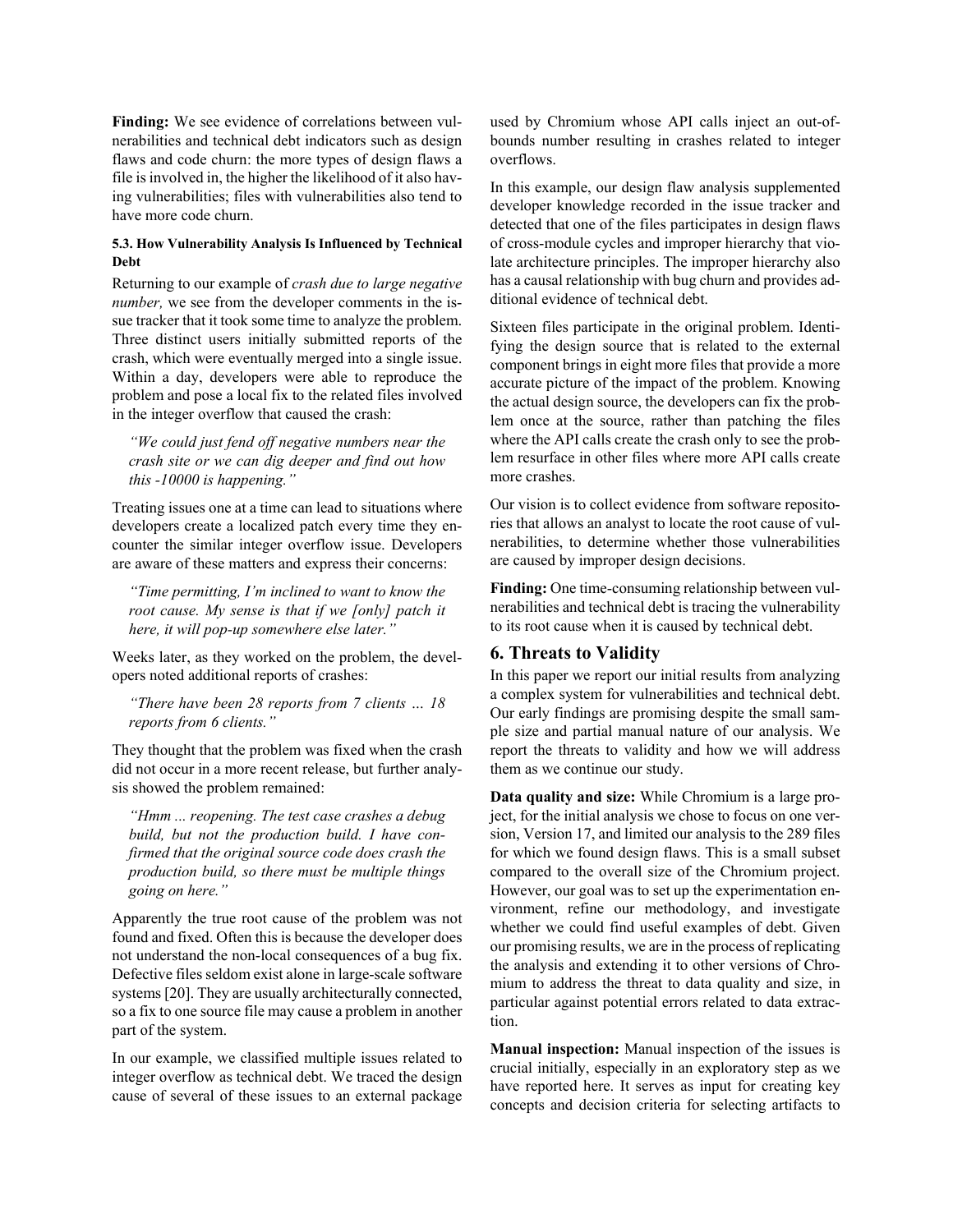analyze. To counter the threat of making classification and interpretation mistakes, multiple researchers independently tagged the issues and then presented the results to other researchers for review and discussion.

### **Identification of technical debt and vulnerabilities:**

We identified technical debt in two ways: manual classification and automated detection of modifiability-related design flaws [\[30\].](#page-7-1) We identified vulnerabilities relying on the security label that the Chromium 17 developers use. It is possible that we may not have included all relevant issues and files representing flaws. Technical debt is not limited to only the four design flaws we chose to analyze. There may be other design flaws and vulnerabilities that our data set missed. We are addressing this threat for our ongoing analysis by establishing replication criteria for the analysis.

#### **7. Conclusions and Future Work**

The goal of this preliminary analysis was to answer the question "Are software components with accrued technical debt more likely to be vulnerability-prone?"

Due to the small number of security issues in the Chromium sample that we examined, correlating raw numbers tends not to be useful. (The relative scarcity of vulnerabilities in real software systems is also remarked upon by other authors [31].) The preliminary analyses presented here are based on differences between files linked to vulnerability issues and those that are not. Measurement requires quantitative static analysis of anomalies (faults, vulnerabilities, design flaws) in code and qualitative issue classification of design consequences. We have seen that combining evidence can provide context and help prioritize the number of issues generated from static analysis in the effort to reduce the number of false positives and focus on what is important.

It is interesting that in a related study that attempted to correlate design metrics with vulnerabilities in a Microsoft system, metrics related to churn or editing frequency also were among those with the highest correlations [\[31\].](#page-7-11) In our study, we noted that churn and editing frequency can indicate technical debt, since components with debt are expected to be involved more often in changes and defect fixes.

Refining these conclusions and identifying the most useful predictors of technical debt require more analysis on a larger data set. We will look further into the characteristics of the data to answer the following questions: Are some forms of technical debt more closely related to vulnerabilities than others? What types of vulnerabilities correlate with technical debt? We will experiment with the modifiability and security taxonomies [\[3\]\[13\]](#page-6-3) to understand which taxonomies are feasible and supply a useful level of insight. Ultimately we would like to codify known sources of security-related technical debt as design flaws that tools can analyze for with increasing accuracy.

### **7. Acknowledgments**

Copyright 2016 Carnegie Mellon University. This material is based upon work funded and supported by the Department of Defense under Contract No. FA8721-05-C-0003 with Carnegie Mellon University for the operation of the Software Engineering Institute, a federally funded research and development center.

References herein to any specific commercial product, process, or service by trade name, trade mark, manufacturer, or otherwise, does not necessarily constitute or imply its endorsement, recommendation, or favoring by Carnegie Mellon University or its Software Engineering Institute.

NO WARRANTY. THIS CARNEGIE MELLON UNIVERSITY AND SOFT-WARE ENGINEERING INSTITUTE MATERIAL IS FURNISHED ON AN "AS-IS" BASIS. CARNEGIE MELLON UNIVERSITY MAKES NO WAR-RANTIES OF ANY KIND, EITHER EXPRESSED OR IMPLIED, AS TO ANY MATTER INCLUDING, BUT NOT LIMITED TO, WARRANTY OF FIT-NESS FOR PURPOSE OR MERCHANTABILITY, EXCLUSIVITY, OR RE-SULTS OBTAINED FROM USE OF THE MATERIAL. CARNEGIE MELLON UNIVERSITY DOES NOT MAKE ANY WARRANTY OF ANY KIND WITH RESPECT TO FREEDOM FROM PATENT, TRADEMARK, OR COPYRIGHT INFRINGEMENT.

[Distribution Statement A] This material has been approved for public release and unlimited distribution. Please see Copyright notice for non-US Government use and distribution. DM-0003586

We thank Tamara Marshall-Keim for her expert input.

#### **8. References**

- <span id="page-6-0"></span>[1] Avgerinos, T., Cha, S.K., Rebert, A., Schwartz, E.J., Woo, M., Brumley, D. Automatic exploit generation. *Communications of the ACM*, 57(2): 74–84, 2014.
- <span id="page-6-2"></span>[2] Barth, A., Jackson, C., Reis, C., Google Chrome Team. *The Security Architecture of the Chromium Browser*. Stanford Web Security Research, 2008.
- <span id="page-6-3"></span>[3] Bass, L., Clements, P., Kazman, R. *Software Architecture in Practice*. Addison-Wesley, 3rd edition, 2012.
- [4] Bellomo, S., Nord, R.L., Ozkaya, I., Popeck, M. Got technical debt? Surfacing elusive technical debt in issue trackers. *Proceedings of the 13th International Conference on Mining Software Repositories*, 327–338. ACM, 2016.
- [5] Bessey, A., Block, K., Chelf, B., Chou, A., Fulton, B., Hallem, S., et al. A few billion lines of code later: Using static analysis to find bugs in the real world. *Communications of the ACM*, 53(2): 66–75, 2010.
- <span id="page-6-1"></span>[6] Blanchet, B., Cousot, P., Cousot, R., Feret, J., Mauborgne, L., Miné, A., et al. A static analyzer for large safety-critical software. *Proceedings of the ACM SIGPLAN Conference on Programming Language Design and Implementation*, 196–207. ACM, 2003.